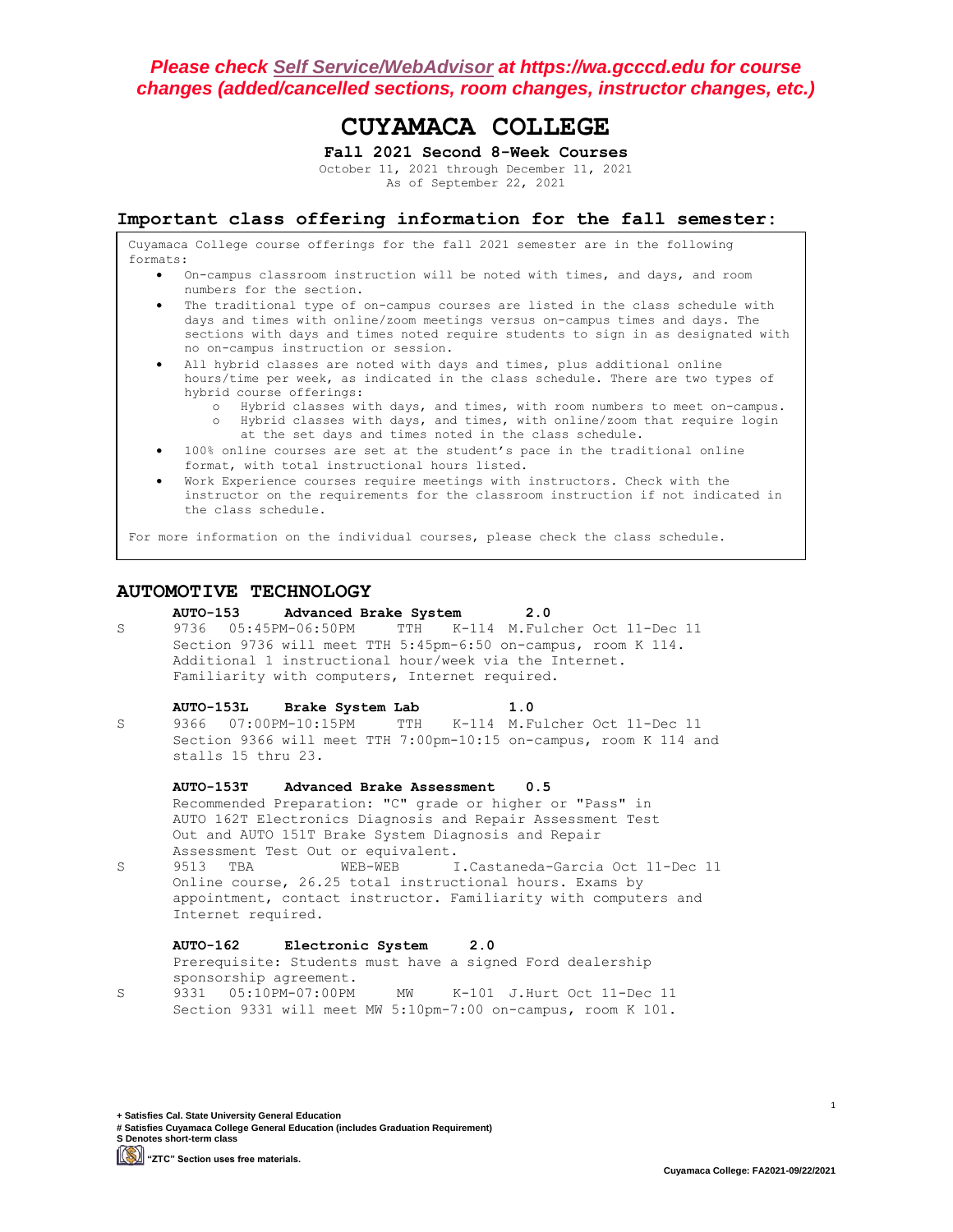|   | <b>AUTO-162L</b><br>Electronic System Lab<br>1.0                                                                                 |
|---|----------------------------------------------------------------------------------------------------------------------------------|
| S | 9393<br>07:10PM-10:15PM<br>MW<br>K-101 J.Hurt Oct 11-Dec 11                                                                      |
|   | Section 9393 will meet MW 7:10pm-10:15 on-campus, room K 101 and                                                                 |
|   | stalls 1 thru 7.                                                                                                                 |
|   | Electronic Sys Assessment<br><b>AUTO-162T</b><br>0.5                                                                             |
|   | Recommended Preparation: "C" grade or higher or "Pass" in                                                                        |
|   | AUTO 161T Electrical Diagnosis and Repair Assessment Test                                                                        |
|   | Out.                                                                                                                             |
| S | 9390<br>TBA<br>WEB-WEB<br>B.McCombs Oct 11-Dec 11                                                                                |
|   | Online course, 26.25 total instructional hours. Familiarity with                                                                 |
|   | computers and Internet required.                                                                                                 |
|   |                                                                                                                                  |
|   | <b>AUTO-171</b><br>Climate Control System<br>1.0<br>K-104 I.Castaneda-Garcia Oct 11-Dec 11<br>9350<br>12:00PM-12:50PM<br>MW      |
| S | Section 9350 will meet MW 12:00pm-12:50 on-campus, room K 104.                                                                   |
|   |                                                                                                                                  |
|   | <b>AUTO-171L</b><br>Climate Control System Lab<br>1.0                                                                            |
| S | $01:00$ PM-04:05PM<br>MW<br>K-104 I.Castaneda-Garcia Oct 11-Dec 11<br>9394                                                       |
|   | Section 9394 will meet MW 1:00pm-4:05pm on-campus, room k 104 and                                                                |
|   | stalls 1-7.                                                                                                                      |
|   |                                                                                                                                  |
|   | AUTO-171T<br>Climate Control Assessment<br>0.5                                                                                   |
|   | Recommended Preparation: "C" grade or higher or "Pass" in<br>AUTO 162T Electronics Diagnosis and Repair Assessment Test          |
|   | Out.                                                                                                                             |
| S | 9399<br>TBA<br>I.Castaneda-Garcia Oct 11-Dec 11<br>WEB-WEB                                                                       |
|   | Online course, 26.25 total instructional hours. Familiarity with                                                                 |
|   | computers and Internet required.                                                                                                 |
|   |                                                                                                                                  |
|   | <b>AUTO-183</b><br>Engine Performance II<br>2.0                                                                                  |
| S | 11:45AM-01:50PM<br>TTH<br>9348<br>K-114 B.McCombs Oct 11-Dec 11                                                                  |
|   | Section 9348 will meet TTH 11:45am-1:50 online. Familiarity<br>with computers, Internet required.                                |
|   |                                                                                                                                  |
|   | Engine Performance II<br><b>AUTO-183L</b><br>1.0                                                                                 |
| S | TTH<br>K-114 B.McCombs Oct 11-Dec 11                                                                                             |
|   | Section 9363 will meet TTH 2:00pm-5:05 on-campus, room K114.                                                                     |
|   | Exams by appointment, contact instructor.                                                                                        |
|   |                                                                                                                                  |
|   | <b>AUTO-183T</b><br>Engine Perf II Assessment<br>0.5                                                                             |
|   | Recommended Preparation: "C" grade or higher or "Pass" 162T<br>Electronics Diagnosis and Repair Assessment Test Out or the       |
|   | equivalent.                                                                                                                      |
| S | 9364<br>B.McCombs Oct 11-Dec 11<br>TBA<br>WEB-WEB                                                                                |
|   | Online course, 26.25 total instructional hours. Exams by                                                                         |
|   | appointment in room K 114 stalls 1-7, contact instructor.                                                                        |
|   | Familiarity with computers and Internet required.                                                                                |
|   |                                                                                                                                  |
|   | Diesel Engine Performance<br><b>AUTO-194</b><br>2.0                                                                              |
| S | 05:45PM-06:50PM<br>TTH<br>9345<br>K-104 K. Crouder Oct 11-Dec 11<br>Section 9345 will meet TTH 5:45pm-6:50 on-campus, room K104. |
|   | Additional 1 instructional hour/week via the Internet.                                                                           |
|   | Familiarity with computers, Internet required.                                                                                   |
|   |                                                                                                                                  |
|   | Diesel Engine Perf Lab<br><b>AUTO-194L</b><br>1.0                                                                                |
| S | 07:00PM-10:15PM<br>TTH<br>$K-104$<br>9360<br>K. Crouder Oct 11-Dec 11                                                            |
|   | Section 9360 will meet TTH 07:00pm-10:15 on-campus, in person.                                                                   |

**+ Satisfies Cal. State University General Education # Satisfies Cuyamaca College General Education (includes Graduation Requirement) S Denotes short-term class [CO)** "ZTC" Section uses free materials.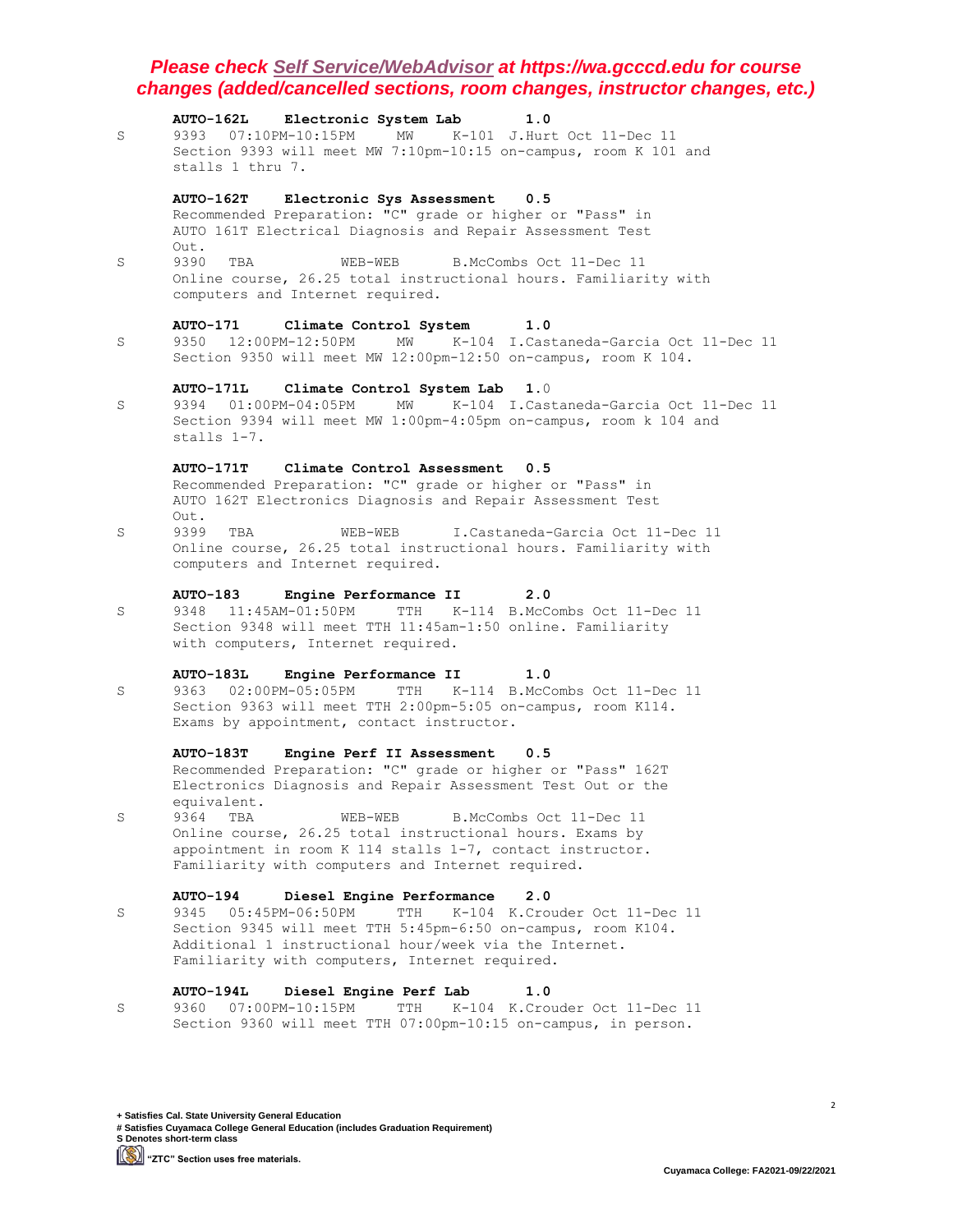|                 | AUTO-194T Diesel Eng Perf Assessment 0.5                                                                                             |
|-----------------|--------------------------------------------------------------------------------------------------------------------------------------|
|                 | Recommended Preparation: "C" grade or higher or "Pass" in<br>AUTO 162T Electronics Diagnosis and Repair Assessment Test              |
|                 | Out or the equivalent.                                                                                                               |
| S               | 9361 TBA<br>WEB-WEB<br>STAFF Oct 11-Dec 11                                                                                           |
|                 | Online course, 8.75 total instructional hours. Familiarity with<br>computers and Internet required.                                  |
|                 |                                                                                                                                      |
|                 | <b>BUSINESS OFFICE TECHNOLOGY</b>                                                                                                    |
|                 | Inter Keyboard/Doc Process II<br>$BOT-102B$<br>1.5                                                                                   |
|                 | Prerequisite: "C" grade or higher or "Pass" in BOT 102A or<br>equivalent.                                                            |
| S               | 7967 TBA<br>WEB-WEB<br>H. Ikzir Oct 11-Dec 11                                                                                        |
|                 | Online course; 26.25 total instructional hours.                                                                                      |
|                 | <b>BOT-103B</b><br>Bldg Keyboarding Skill II<br>0.5                                                                                  |
|                 | Recommended Preparation: "C" grade or higher or "Pass" in<br>BOT 103A or equivalent.                                                 |
| S               | 2289 TBA<br>WEB-WEB<br>A.Zuckerman Oct 11-Dec 11                                                                                     |
|                 | Online course; 26.25 total instructional hours.                                                                                      |
|                 | *ZTC* Zero Textbook Cost section: This course does not require<br>purchase of a textbook and may use free Open Educational Resources |
|                 | (OER) or free textbook alternatives.                                                                                                 |
|                 | Bldg Keyboarding Skill III 0.5<br><b>BOT-103C</b>                                                                                    |
|                 | Recommended Preparation: "C" grade or higher or "Pass" in                                                                            |
| S               | BOT 103B or equivalent.<br>2290 TBA<br>WEB-WEB<br>A.Zuckerman Oct 11-Dec 11                                                          |
|                 | Online course; 26.25 total instructional hours.                                                                                      |
|                 | *ZTC* Zero Textbook Cost section: This course does not require                                                                       |
|                 | purchase of a textbook and may use free Open Educational Resources<br>(OER) or free textbook alternatives.                           |
|                 |                                                                                                                                      |
|                 | <b>BOT-116</b><br>Essential Access<br>1.0<br>Recommended Preparation: "C" grade or higher or "Pass" in                               |
|                 | BOT 096, 100, 119 or equivalent.                                                                                                     |
| S               | $WEB-WEB$<br>2292 TBA<br>D.Woods Oct 11-Dec 11<br>Online course; 35 total instructional hours.                                       |
|                 |                                                                                                                                      |
|                 | <b>BOT-122</b><br>Comprehensive Word III<br>1.0<br>Prerequisite: "C" grade or higher or "Pass" in BOT 121 or                         |
|                 | equivalent.                                                                                                                          |
| S               | 9812<br>H.Ikzir Nov 01-Dec 11<br>TBA<br>WEB-WEB                                                                                      |
|                 | Online course; 35 total instructional hours.                                                                                         |
|                 | <b>BOT-125</b><br>Comprehensive Excel III<br>1.0                                                                                     |
| S               | Prerequisite: "C" grade or higher or "Pass" in BOT 124 or<br>equivalent.                                                             |
|                 | 9411<br>TBA<br>J. Colon Nov 01-Dec 11<br>WEB-WEB                                                                                     |
|                 | Online course; 35 total instructional hours.                                                                                         |
| <b>BUSINESS</b> |                                                                                                                                      |
|                 |                                                                                                                                      |

**BUS-113 GIG Econ-Entrepreneurial Path 2.0** S 6112 TBA WEB-WEB D. Fitch Oct 11-Nov 20 Online course, 35 total instructional hours. Familiarity with computers and Internet required. Applicable to craft industries and entrepreneurship. Contact instructor at dana.fitch@gcccd.edu.

**+ Satisfies Cal. State University General Education # Satisfies Cuyamaca College General Education (includes Graduation Requirement) S Denotes short-term class [Simma)** "ZTC" Section uses free materials.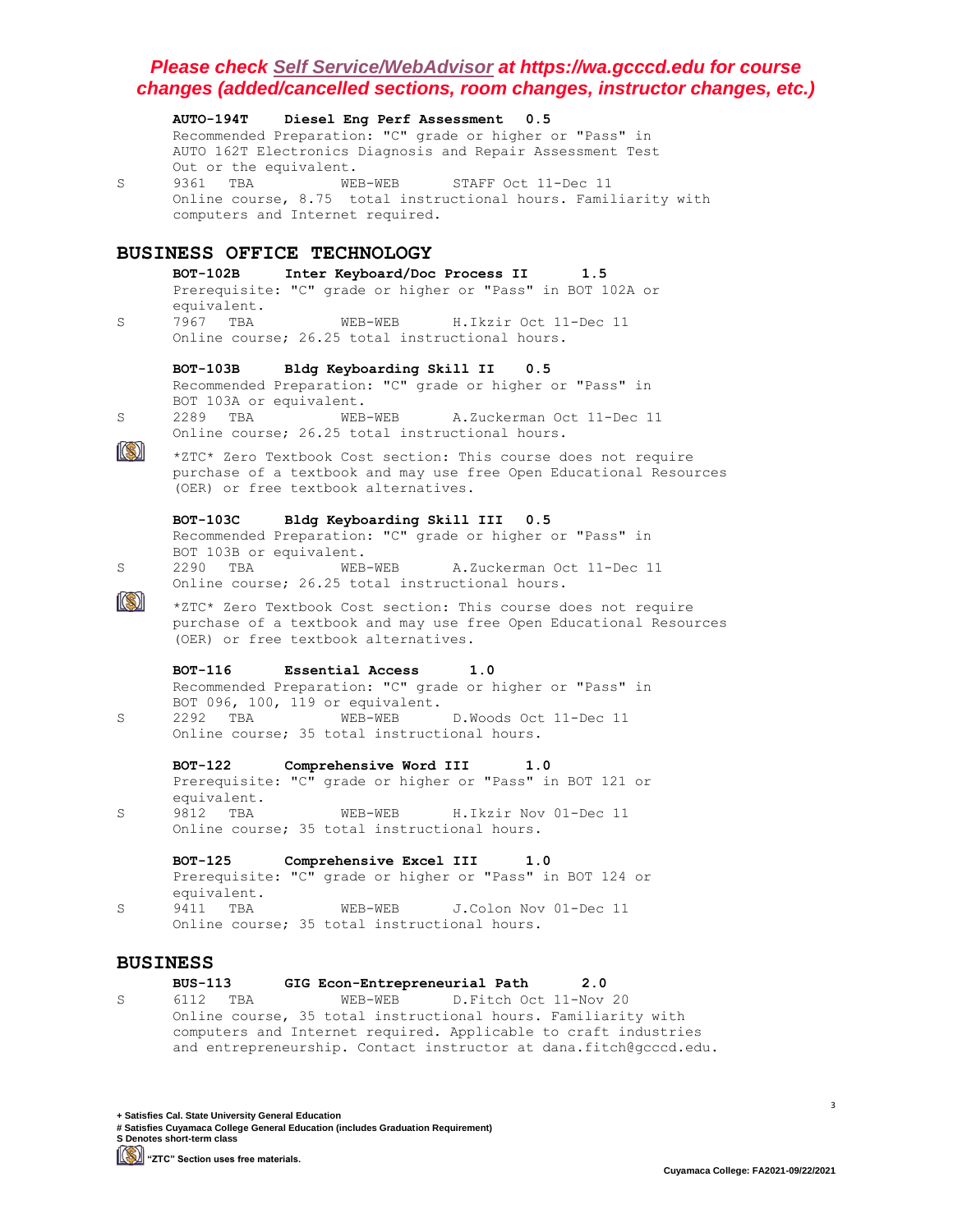|   | BUS-121 Managerial Accounting<br>4.0                                                                                                                                                                                                                            |
|---|-----------------------------------------------------------------------------------------------------------------------------------------------------------------------------------------------------------------------------------------------------------------|
|   | Prerequisite: "C" grade or higher or "Pass" in BUS 120 or<br>equivalent.                                                                                                                                                                                        |
| S | 5608<br>TBA<br>WEB-WEB R.Pacco Oct 11-Dec 11<br>Online course, 70 total instructional hours. Familiarity with<br>computers and Internet required. Contact instructor at<br>rick.pacco@gcccd.edu.                                                                |
|   | BUS-125 Business Law 3.0                                                                                                                                                                                                                                        |
| S | WEB-WEB J. Rettinger Oct 11-Dec 11<br>1081 TBA<br>Online course; 52.5 total instructional hours. Familiarity with<br>Canvas required.                                                                                                                           |
|   | *ZTC* Zero Textbook Cost section: This course does not require<br>purchase of a textbook and may use free Open Educational<br>Resources (OER) or free textbook alternatives.                                                                                    |
|   | BUS-128 Business Communication<br>3.0                                                                                                                                                                                                                           |
|   | Prerequisite: "C" grade or higher or "Pass" in ESL 2B or<br>placement into ENGL 120 or equivalent.                                                                                                                                                              |
| S | 2467<br>TBA<br>WEB-WEB M.Aubry Oct 11-Dec 11<br>Online course; 52.5 total instructional hours. Familiarity with<br>computers and Internet required. Students must make a<br>presentation online or in person. Contact instructor at<br>michael.aubry@gcccd.edu. |
|   | <i></i>                                                                                                                                                                                                                                                         |

## **COUNSELING**

- **COUN-095 Academic/Financial Aid Plan 0.5** Pass/No Pass Only.
- S 5809 TBA WEB-WEB R.Panganiban Nov 01-Nov 06 Online course; 8.75 total instructional hours. This course is designed for students on probation or disqualification with financial aid.

#### **+ COUN-120 College and Career Success 3.0**

S 0319 TBA WEB-WEB C.Morrin Oct 11-Dec 11 Online course; 52.5 instructional hours. This course will be offered on the Internet using Canvas. If you are new to online learning you are encouraged to visit www.gcccd.edu/online to familiarize yourself with online classes. Visit www.cuyamaca.edu/people/cindy-morrin for more information and to contact your instructor.

 $\mathbb{R}$ \*ZTC\* Zero Textbook Cost section: This course does not require purchase of a textbook and may use free Open Educational Resources (OER) or free textbook alternatives.

S 4114 TBA WEB-WEB C.Morrin Oct 11-Dec 11 Online course; 52.5 instructional hours. This course will be offered on the Internet using Canvas. If you are new to online learning you are encouraged to visit www.gcccd.edu/online to familiarize yourself with online classes. Visit www.cuyamaca.edu/people/cindy-morrin for more information and to contact your instructor.  $\circledR$ 

\*ZTC\* Zero Textbook Cost section: This course does not require purchase of a textbook and may use free Open Educational Resources (OER) or free textbook alternatives.

**+ Satisfies Cal. State University General Education # Satisfies Cuyamaca College General Education (includes Graduation Requirement) S Denotes short-term class**

**"ZTC" Section uses free materials.**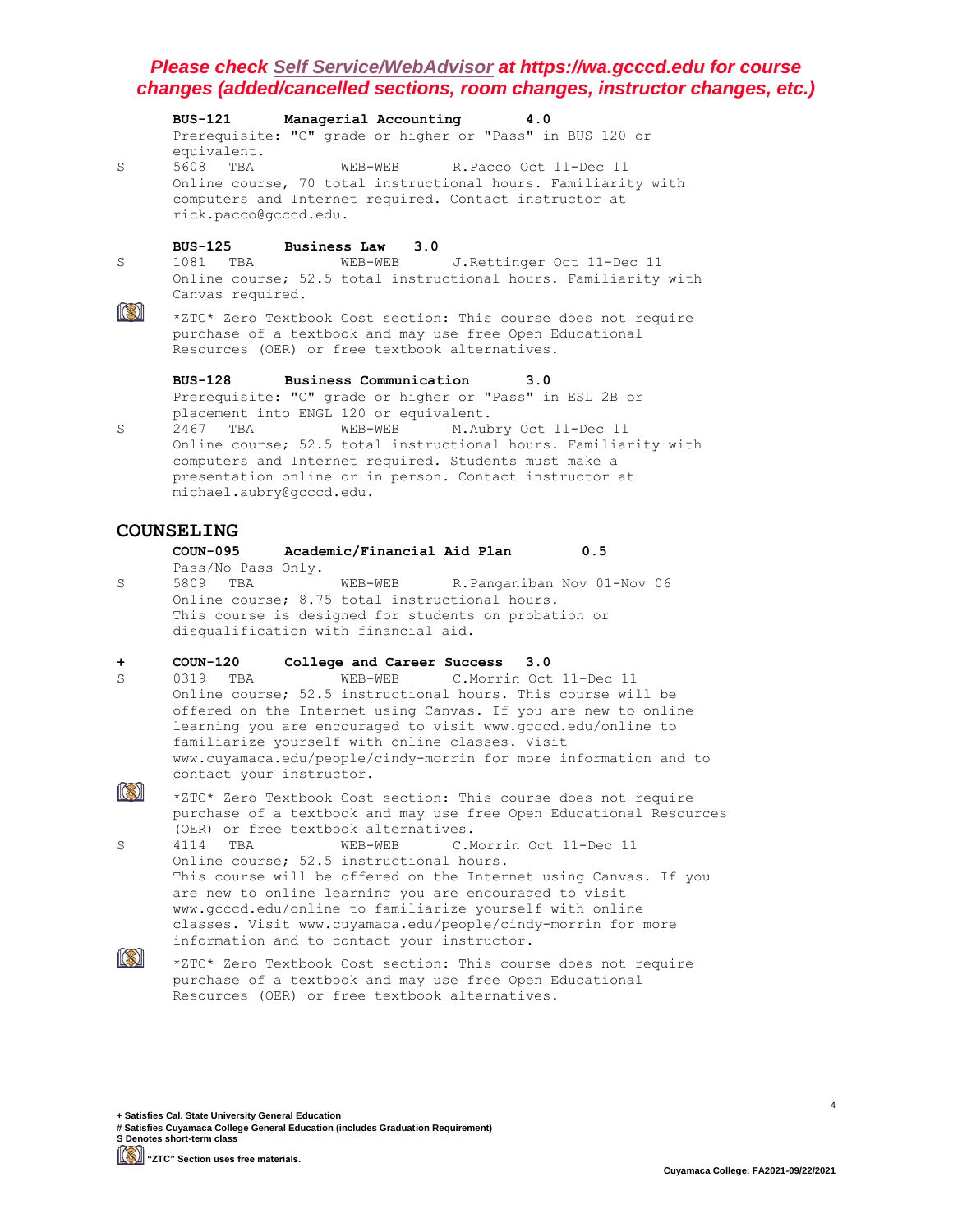|   | (COUN-120 continued)                                                                                                                                                                                                                                                                                                                                                                                  |
|---|-------------------------------------------------------------------------------------------------------------------------------------------------------------------------------------------------------------------------------------------------------------------------------------------------------------------------------------------------------------------------------------------------------|
| S | 9304<br>TBA<br>WEB-WEB<br>C.Morrin Oct 11-Dec 11<br>Online course; 52.5 instructional hours. This course will be<br>offered on the Internet using Canvas. If you are new to online<br>learning you are encouraged to visit www.gcccd.edu/online to<br>familiarize yourself with online classes. Visit<br>www.cuyamaca.edu/people/cindy-morrin for more information and to<br>contact your instructor. |
|   | *ZTC* Zero Textbook Cost section: This course does not require<br>purchase of a textbook and may use free Open Educational Resources<br>(OER) or free textbook alternatives.                                                                                                                                                                                                                          |
|   | CENTER FOR WATER STUDIES                                                                                                                                                                                                                                                                                                                                                                              |
|   | $CWS-103$<br>Water Resources Management<br>3.0                                                                                                                                                                                                                                                                                                                                                        |
| S | Formerly WWTR 103.<br>9240  06:00PM-09:05PM<br>ΜW<br>WEB-WEB<br>M.Uhrhammer Oct 11-Dec 11<br>Section 9240 will meet MW 6:00pm-9:05 online. Familiarity with<br>computers, Internet required.                                                                                                                                                                                                          |
|   | $CWS-105$<br>Water Conservation<br>3.0                                                                                                                                                                                                                                                                                                                                                                |
|   | Principles, practices, and issues involved in designing,<br>implementing, and managing a water conservation program.                                                                                                                                                                                                                                                                                  |
|   | Formerly WWTR 105.                                                                                                                                                                                                                                                                                                                                                                                    |
| S | 06:00PM-09:15PM<br>5033<br>TTH<br>J.Jacoby Oct 11-Dec 11<br>WEB-WEB<br>Section 5033 will meet TTH 6:00pm-9:15 online. Familiarity with<br>computers, Internet required.                                                                                                                                                                                                                               |
|   | Lab Analysis Water & Wastewtr<br><b>CWS-110</b><br>3.0                                                                                                                                                                                                                                                                                                                                                |
|   | Fundamentals, procedures, and techniques involved in<br>laboratory analysis of water and wastewater.<br>Formerly WWTR 110.                                                                                                                                                                                                                                                                            |
| S | 9238 06:00PM-09:05PM<br>L-102 D.Chapin Oct 11-Dec 11<br>ΜW                                                                                                                                                                                                                                                                                                                                            |
|   | Section 9238 will meet MW 6:00pm-9:05 in L-102. Familiarity with<br>computers, Internet required.                                                                                                                                                                                                                                                                                                     |
|   | $CWS-112$<br>Water Treatment Plant Oper.<br>3.0                                                                                                                                                                                                                                                                                                                                                       |
|   | Water treatment plant procedures, standards, regulations,<br>operation and maintenance. Formerly WWTR 112.                                                                                                                                                                                                                                                                                            |
|   | Recommended Preparation: "C" grade or higher or "Pass" in                                                                                                                                                                                                                                                                                                                                             |
| S | CWS 102 or equivalent.<br>06:00PM-07:50PM<br>5035<br>TTH<br>WEB-WEB<br>C.Palechek Oct 11-Dec 11                                                                                                                                                                                                                                                                                                       |
|   | Section 5035 will meet TTH 6:00pm-7:50 online. Additional 3 hours<br>instructional hours/week via internet. Familiarity with                                                                                                                                                                                                                                                                          |
|   | computers, Internet required.                                                                                                                                                                                                                                                                                                                                                                         |
|   | $CWS-114$<br>Wastewater Treatment Plant Op<br>3.0                                                                                                                                                                                                                                                                                                                                                     |
|   | Principles, practices, and processes involved in wastewater                                                                                                                                                                                                                                                                                                                                           |
|   | treatment and plant operation and maintenance.<br>Formerly WWTR 114.                                                                                                                                                                                                                                                                                                                                  |
| S | 9236<br>06:00PM-09:05PM<br>MW<br>WEB-WEB<br>B.Ayers Oct 11-Dec 11                                                                                                                                                                                                                                                                                                                                     |
|   | Section 9236 will meet MW 6:00pm-9:05 online. Familiarity with<br>computers, Internet required.                                                                                                                                                                                                                                                                                                       |

**+ Satisfies Cal. State University General Education # Satisfies Cuyamaca College General Education (includes Graduation Requirement) S Denotes short-term class**

**[CO)** "ZTC" Section uses free materials.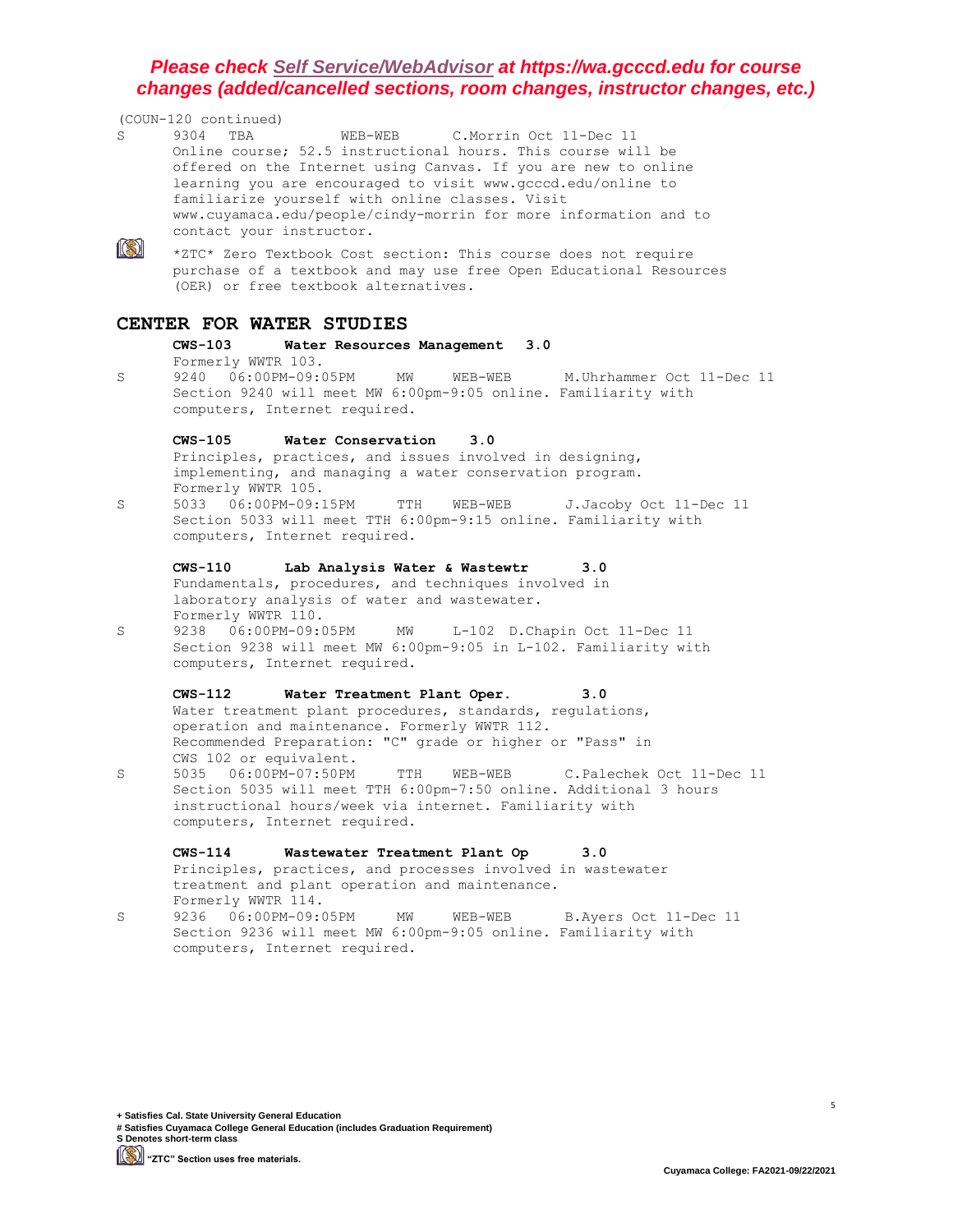**CWS-130 Water Distribution Systems 3.0** Fundamentals of the design, operation, and maintenance of a drinking water distribution system. Formerly WWTR 130. Recommended Preparation: "C" grade or higher or "Pass" in CWS 102 or equivalent. S 5622 06:00PM-09:05PM MW WEB-WEB J.Young Oct 11-Dec 11 Section 5622 will meet MW 6:00pm-9:05 online. Familiarity with computers, Internet required. **CWS-207 Pract Skills in WWTR Systems 2.**0 Prerequisite: "C" grade or higher or "Pass" in CWS 107 or equivalent. S 9497 06:00PM-07:30PM TTH L-104 J.MacKey Oct 11-Dec 11 07:40PM-09:10PM TTH L-104 Section 9497 will meet TTH 6:00pm-9:10 on-campus, room L-104. **CWS-230 Adv Wtr Distribution Systems 3.0** Advanced concepts in the design, operation, and maintenance of a drinking water distribution system. Formerly WWTR 265. Prerequisite: "C" grade or higher or "Pass" in CWS 130 or equivalent. S 5041 06:00PM-09:05PM TTH WEB-WEB J.Young Oct 11-Dec 11 Section 5041 will meet TTH 6:00pm-9:05 online. Familiarity with computers, Internet required. **CWS-280 Backflow Tester Training 2.0** Preparation for the AWWA and ABPA certification exams. Formerly WWTR 280. S 9817 06:00PM-07:15PM MW L-101 F.Garcia Oct 11-Dec 11 07:25PM-08:45PM MW L-101 On-campus, in-person class. **CWS-282 Cross-Connection Control Spec 3.0** Administrative and technical procedures required for an effective cross-connection control program. Formerly WWTR 282. S 5043 06:00PM-09:15PM TTH WEB-WEB D.Stoltz Oct 11-Dec 11 Section 5043 will meet TTH 6:00pm-9:15 online. Familiarity with computers, Internet required. **ECONOMICS**

## **+# ECON-121 Principles of Microeconomics 3.0** ECON 120, 121 may be taken in any order or simultaneously. Prerequisite: Appropriate mathematics placement. S 2174 TBA WEB-WEB M.Aubry Oct 11-Dec 11 Online course; 52.5 total instructional hours. Familiarity with computers and Internet required. Contact instructor at

#### **ENGLISH**

- **+# ENGL-120 College Composition & Reading 3.0** Traditional freshman composition course. Prerequisite: "C" grade or higher or "Pass" in ENGL 099 or ESL 2B or equivalent or assessment S 9885 TBA WEB-WEB L.Crane Oct 11-Dec 11
- Online course; 70.00 total instructional hours. Familiarity with computers and Internet required.

**+ Satisfies Cal. State University General Education # Satisfies Cuyamaca College General Education (includes Graduation Requirement) S Denotes short-term class**

michael.aubry@gcccd.edu

**"ZTC" Section uses free materials.**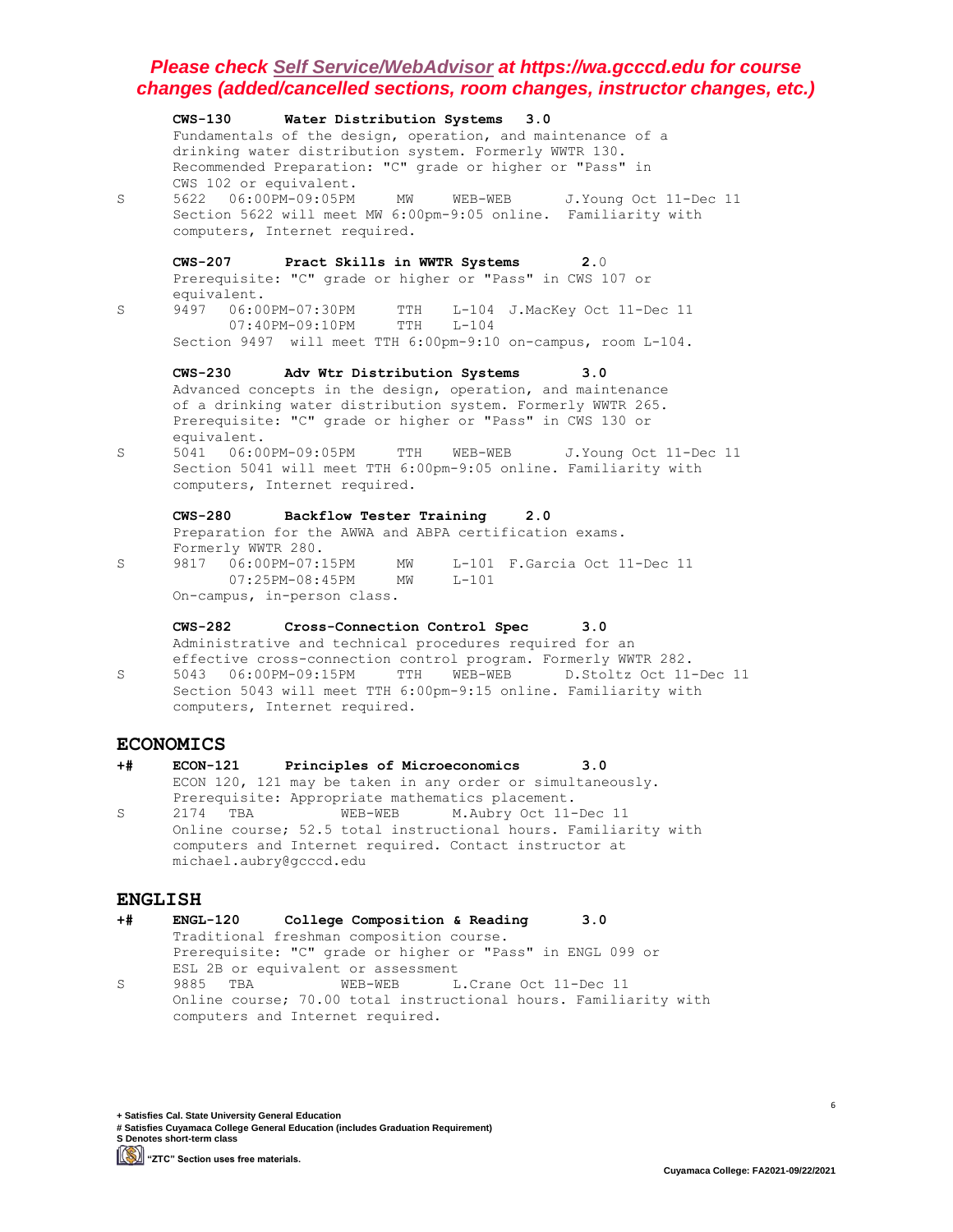**+# ENGL-124 Advanced Composition 3.0** Prerequisite: "C" grade or higher or "Pass" in ENGL 120 or ESL-122 or equivalent. S 5678 TBA WEB-WEB C.Luna Oct 11-Dec 11 Online course; 70 total instructional hours.

## **EXERCISE SCIENCE**

## **ES-250 Introduction to Kinesiology 3.0**

S 9466 TBA WEB-WEB P.Thiss Oct 11-Dec 11 Online course; 52.5 total instructional hours. Familiarity with computers and Internet required.

## **HEALTH EDUCATION**

**HED-105 Health Education for Teachers 1.0** S 2157 TBA WEB-WEB C.Brooks Oct 11-Dec 11 Online course; 17.5 total instructional hours. Instructor contact information catherine.brooks@gcccd.edu

# **+# HED-120 Personal Health and Lifestyles 3.0**

S 1227 TBA WEB-WEB S.Herrin Oct 11-Dec 11 Online course; 52.5 total instructional hours. Familiarity with computers and Internet required.

- $\ket{\mathbb{S}}$ \*ZTC\* Zero Textbook Cost section: This course does not require purchase of a textbook and may use free Open Educational Resources (OER) or free textbook alternatives. S 1482 TBA WEB-WEB P.Farmer Oct 11-Dec 11
- Online course, 52.5 total instructional hours.
- $\circledR$ \*ZTC\* Zero Textbook Cost section: This course does not require purchase of a textbook and may use free Open Educational Resources (OER) or free textbook alternatives. Instructor contact information pam.farmer@gcccd.edu S 9918 TBA WEB-WEB P.Thiss Oct 11-Dec 11
- Online course; 52.5 total instructional hours. Familiarity with computers and Internet required.  $\mathbb{R}$



# **+# HED-201 Introduction to Public Health 3.0**

S 7969 TBA WEB-WEB C.Brooks Oct 11-Dec 11 Online course; 52.5 total instructional hours. Familiarity with computers and Internet required.

\*ZTC\* Zero Textbook Cost section: This course does not require purchase of a textbook and may use free Open Educational Resources (OER) or free textbook alternatives. Please ensure your email address is up to date with Admissions and Records in order to receive course materials.

|          | $HED-202$ | Health Professions & Org         | 3.0 |                                                                    |  |
|----------|-----------|----------------------------------|-----|--------------------------------------------------------------------|--|
| S.       | 7844 TBA  | WEB-WEB S.Herrin Oct 11-Dec 11   |     |                                                                    |  |
|          |           |                                  |     | Online course; 52.5 total instructional hours. Familiarity with    |  |
|          |           | computers and Internet required. |     |                                                                    |  |
| <b>B</b> |           |                                  |     | 40004 04:44 Maillead Oast sasting: Mbis seconds dass wat committed |  |

\*ZTC\* Zero Textbook Cost section: This course does not require purchase of a textbook and may use free Open Educational Resources (OER) or free textbook alternatives.

**+ Satisfies Cal. State University General Education # Satisfies Cuyamaca College General Education (includes Graduation Requirement) S Denotes short-term class**

**"ZTC" Section uses free materials.**

 $\left[\odot\right]$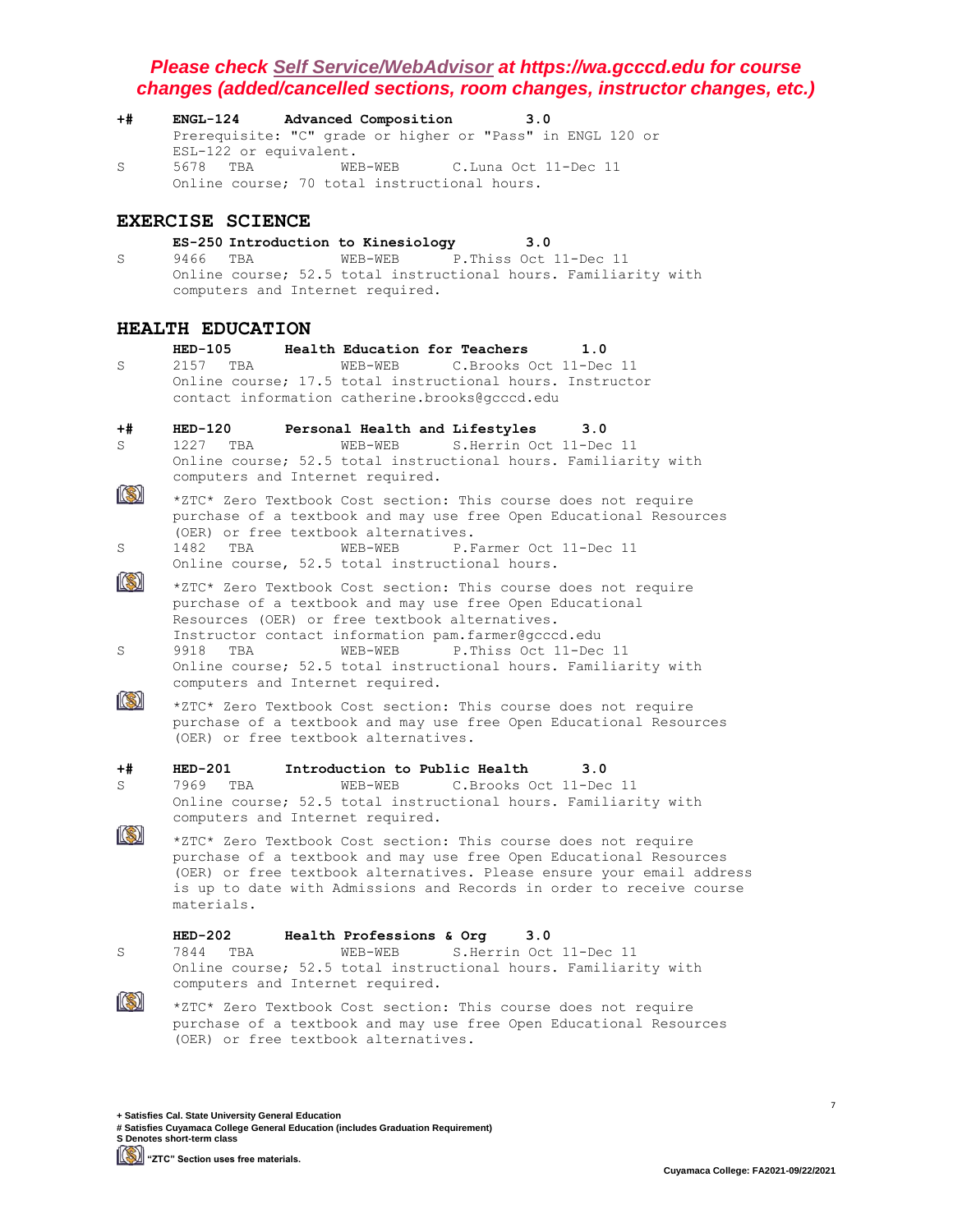| $+#$ | $HED-204$<br>Health and Social Justice 3.0                                                                                                                                                                                                                                             |
|------|----------------------------------------------------------------------------------------------------------------------------------------------------------------------------------------------------------------------------------------------------------------------------------------|
| S.   | WEB-WEB D. Pauls Oct 11-Dec 11<br>2144 TBA                                                                                                                                                                                                                                             |
|      | Online course; 52.5 total instructional hours. Familiarity with<br>computers and Internet required. Please ensure your email address<br>is up-to-date with Admissions and Records in order to receive<br>course materials. Instructor contact information<br>danielle.pauls@gcccd.edu. |
|      | *ZTC* Zero Textbook Cost section: This course does not require<br>purchase of a textbook and may use free Open Educational Resources<br>(OER) or free textbook alternatives.                                                                                                           |
| $+#$ | <b>HED-251</b><br>Healthy Lifestyle Theory & App 3.0                                                                                                                                                                                                                                   |
|      | Focuses on refugee health and preventive medicine issues.                                                                                                                                                                                                                              |
| S    | 9225<br>WEB-WEB L.Hollands Oct 11-Dec 11<br>TBA                                                                                                                                                                                                                                        |
|      | Online course, 87.5 total instructional hours. Familiarity with<br>computers and Internet required. Focuses on refugee health and<br>preventive medicine issues.                                                                                                                       |
|      | *ZTC* Zero Textbook Cost section: This course does not require<br>purchase of a textbook and may use free Open Educational Resources                                                                                                                                                   |



- **+# HIST-109 Modern American History 3.0** Survey of development of the U.S. from Reconstruction to the present.<br>7643 TBA S 7643 TBA WEB-WEB J.Jones Oct 11-Dec 11
- Online course; 52.5 total instructional hours. Familiarity with computers and Internet required.

#### **MUSIC**

**+# MUS-110 Great Music Listening 3.0**

(OER) or free textbook alternatives.

- S 4101 TBA WEB-WEB H.Vorwerck Oct 11-Dec 11 Online course, 52.5 total instructional hours. Familiarity with computers and Internet required.
- 
- **+# MUS-111 History of Jazz 3.0** s<br>S 2628 TBA WEB-WEB S.Walton Oct 11-Dec 11 Online course, 52.5 total instructional hours. Familiarity with computers and Internet required. See https://www.cuyamaca.edu/faculty-directory/scott-walton.php Assignments are due at end of first week.
- **+# MUS-116 Introduction to World Music 3.0** S 7530 TBA WEB-WEB A.Hacker Oct 11-Dec 11 Online course; 52.5 total instructional hours. Familiarity with computers, Internet required.

## **NUTRITION**

**+# NUTR-158 Nutrition - Fitness & Sports 3.0** Formerly HED 158. S 6128 TBA WEB-WEB D.Pauls Oct 11-Dec 11 Online course, 52.5 total instructional hours. Instructor contact information danielle.pauls@gcccd.edu  $\left\| \left( \text{\%}\right) \right\|$ \*ZTC\* Zero Textbook Cost section: This course does not require purchase of a textbook and may use free Open Educational

Resources (OER) or free textbook alternatives.

**+ Satisfies Cal. State University General Education # Satisfies Cuyamaca College General Education (includes Graduation Requirement) S Denotes short-term class**

**"ZTC" Section uses free materials.**